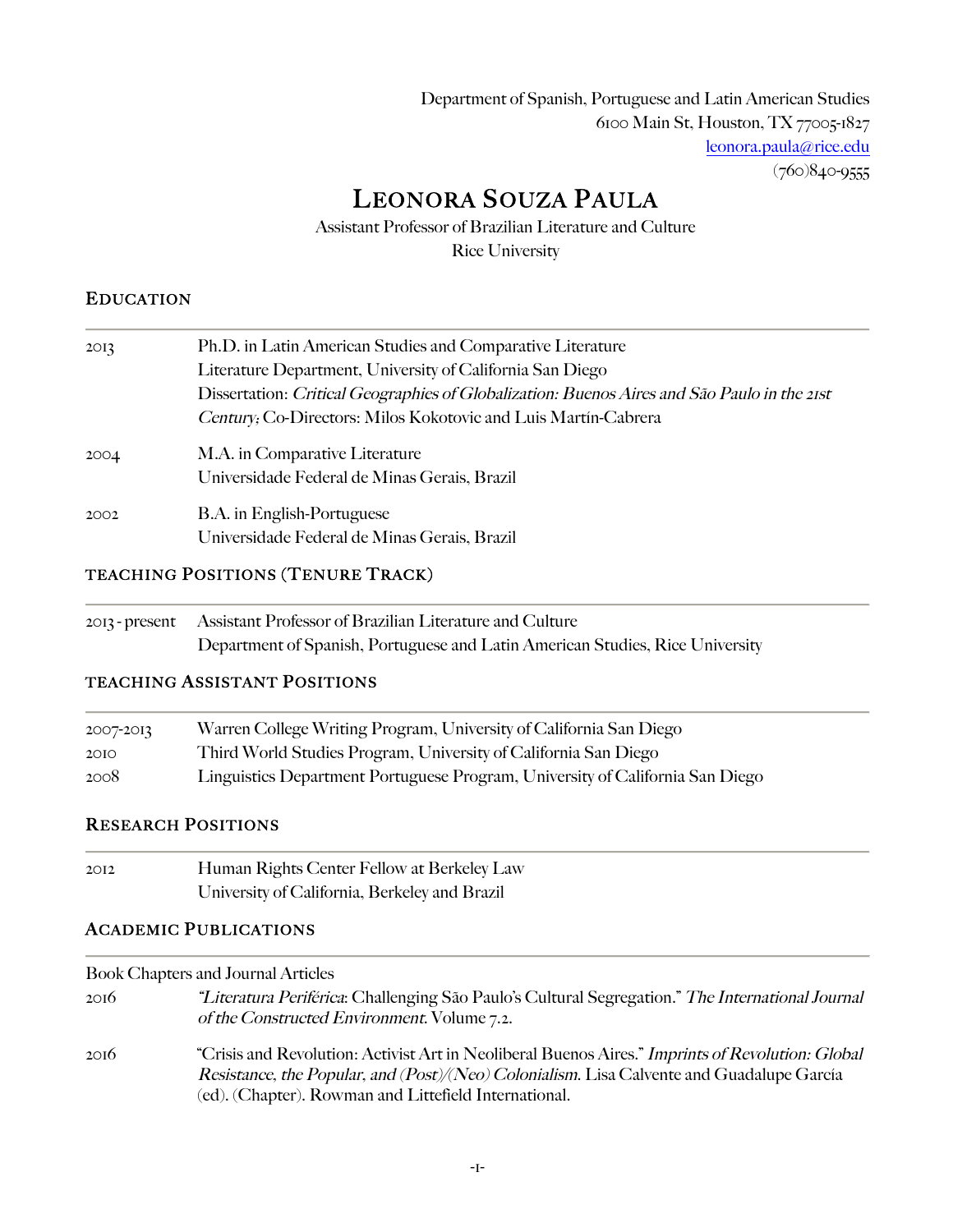| 20I6             | "Cultural Responses to Urban Violence in 21 <sup>st</sup> Century Brazil: New Writers Speak from the<br>Margins." Special Issue: Beyond Violence (Criticism) in Contemporary Hispanic Narratives and<br>Cinemas. Hispanófila. In Press. |
|------------------|-----------------------------------------------------------------------------------------------------------------------------------------------------------------------------------------------------------------------------------------|
| 2OI <sub>4</sub> | "eles eram muitos cavalos: Challenging the Regulating Fiction of the Global City." Romance<br>Notes. 54.1: 95-102. 2014                                                                                                                 |
| 2008             | "Filosofia em quadrinhos: Diferença e Repetição em <i>Salut Deleuze!" Aletria</i> . No. 15. Belo<br>Horizonte: Editora da UFMG. 2008                                                                                                    |
| 2006             | "Imaginary Places and Fantastic Narratives: Reading Borges through The Sandman". The<br>Sandman Papers. Seattle: Fantagraphics Books. 2006                                                                                              |
| Translations     |                                                                                                                                                                                                                                         |
| 2000             | Isfahani-Hammond, Alexandra. "Aristocratas da Senzala: Gilberto Freyre na Interseção do                                                                                                                                                 |
|                  | Orientalismo e dos Estudos de Escravidão." Trad. Leonora Paula. Afro-Ásia. Vol. 37. Salvador:                                                                                                                                           |
|                  | Editora da UFBA. 2009                                                                                                                                                                                                                   |

## WORKS IN PROGRESS

Spaces of Agency in Contemporary Brazilian Culture (Book Manuscript) [Projected Publication:  $2018$ ]

# GRANTS, SCHOLARSHIPS, HONORS, AND AWARDS

| 2016             | Presidential Research Award. Rice University                                                     |
|------------------|--------------------------------------------------------------------------------------------------|
| 2O <sub>15</sub> | Humanities Research Center. Faculty Fellowship. Rice University                                  |
| 2O <sub>15</sub> | Exemplary Diversity Scholar. National Center for Institutional Diversity. University of Michigan |
| 2O <sub>15</sub> | Presidential Research Award. Rice University                                                     |
| 2OI <sub>4</sub> | Brazil@Rice Collaborative Travel Grant. Rice University                                          |
| 2OI <sub>4</sub> | Presidential Research Award. Rice University                                                     |
| 2OI <sub>4</sub> | Humanities Research Center, Global Hispanism Workshop Award. Rice University                     |
| 2OI <sub>3</sub> | Presidential Research Award. Rice University                                                     |
| 2012             | Human Rights Center Fellowship. Summer Internship with The Union of Housing Movements            |
|                  | in São Paulo (UMM-SP), São Paulo, Brazil. University of California Berkeley                      |
| 2012             | Center for Iberian and Latin American Studies Travel Award. UC San Diego                         |
| 2OII             | Literature Department Dissertation Writing Fellowship. UC San Diego                              |
| 20IO             | Summer Doctoral Fellowship, Pre-dissertation Research. Washington State University               |
| 20IO             | Tinker Travel Grant, Pre-dissertation Research in Buenos Aires, Argentina. Center for Iberian    |
|                  | and Latin American Studies. UC San Diego                                                         |
| 2009             | Literature Department Summer Research Award. UC San Diego                                        |
| 2008             | Latin American Institute Library Research Grant. University of California Los Angeles            |
| 2006             | Graduate Studies and Research Award. UC San Diego                                                |
| 2003             | CAPES Graduate Studies Fellowship (MA.). Universidade Federal de Minas Gerais                    |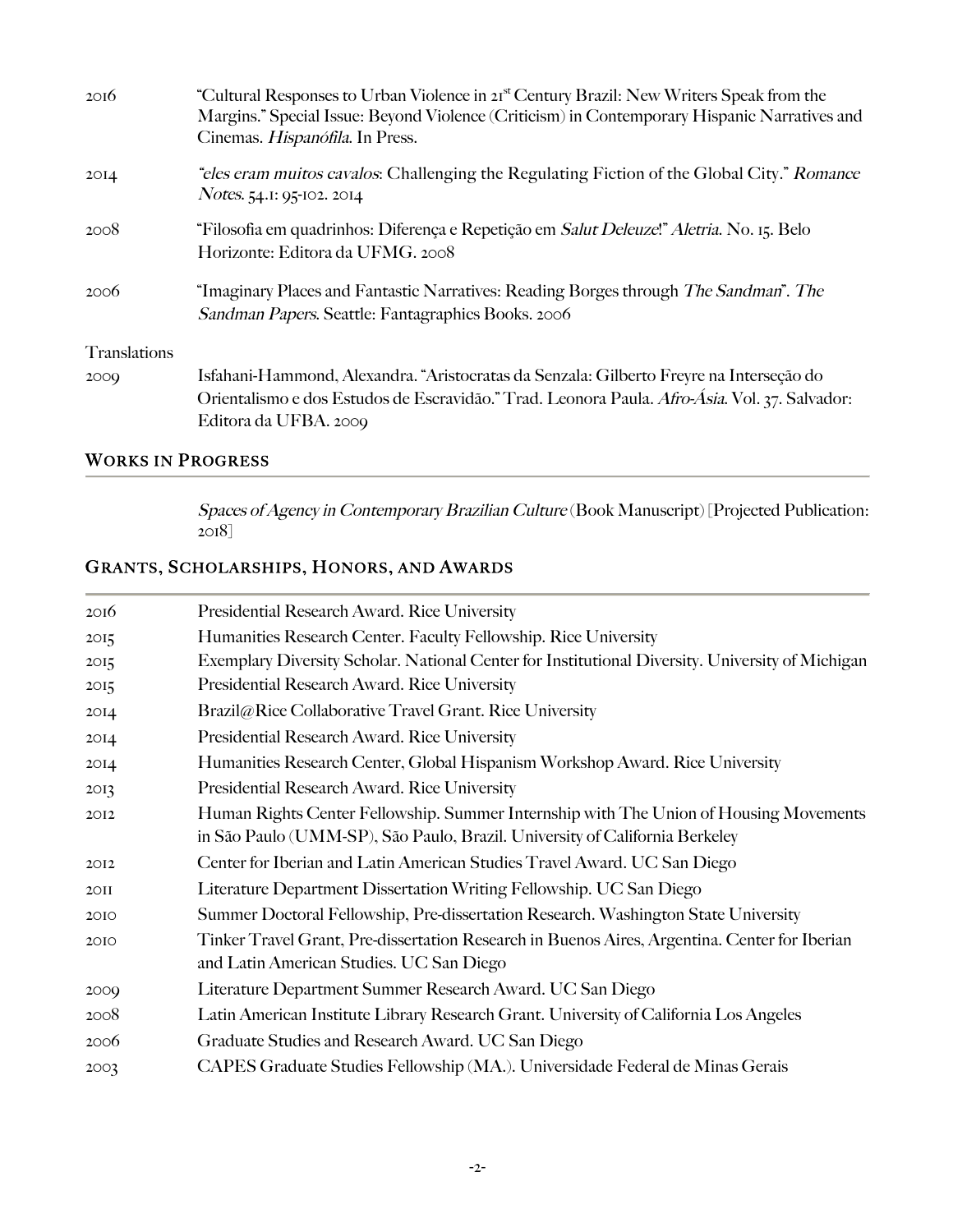### ACADEMIC CONFERENCES AND LECTURES

| 20I6             | "Literatura Periférica: Creating a New Literary Imaginary in Contemporary Brazil." Department<br>of Romance Languages and Literature. Harvard University. Invited speaker                                                                    |
|------------------|----------------------------------------------------------------------------------------------------------------------------------------------------------------------------------------------------------------------------------------------|
| 2O <sub>15</sub> | "The Cultural Terrain in São Paulo's Peripheries." Density versus Permeability: São Paulo's<br>Master Plan Dilemma Project. Architecture Advanced Studio. School of Architecture,<br>University of Texas at Austin. Invited speaker          |
| 2O <sub>15</sub> | "Literatura Periférica as Cultural and Identity Affirmation." Brazilian Racial Politics and<br>Mediascapes. Brazil 1995-20015: Twenty Years of Change? LLILAS-Benson Latin American<br>Studies and Collection. University of Texas at Austin |
| 2O <sub>15</sub> | "Pixações in São Paulo: Seizing the Right to the City." Anthropology Department Speaker<br>Series, Rice University. Invited speaker                                                                                                          |
| 2O <sub>15</sub> | "Peripheral Culture in Urban Brazil: New Voices Speak from the Margins." XXXIII Latin<br>American Studies Association (LASA)                                                                                                                 |
| 2O <sub>15</sub> | "Reconsidering the Circulation Metaphor: Latin American Cultural Critiques of Global<br>Exchange." Session organizer. XXXIII Latin American Studies Association (LASA)                                                                       |
| 2OI <sub>4</sub> | "Literatura Periférica: Challenging São Paulo's Cultural Segregation." The Constructed<br><b>Environment Conference</b>                                                                                                                      |
| 2OI <sub>4</sub> | "Critical Geographies of Globalization in Contemporary Brazilian Fiction." University of<br>Kentucky Languages, Literatures, and Cultures Conference                                                                                         |
| 2OI <sub>4</sub> | "A Periferia é o novo quilombo: representations of Afro-descendant identity in São Paulo's<br>Literatura Periférica." Northeast Modern Language Association                                                                                  |
| 2OI4             | "The Periphery as a Source of Identity: Writing on the Margins of Brazilian Society." American<br>Comparative Literature Association (ACLA)                                                                                                  |
| 2012             | "Urban Housing Rights in Brazil: More Than Just a Roof and Four Walls." Annual UC Berkeley<br>Human Rights Fellows Conference                                                                                                                |
| 2OI2             | "The Global City as a Regulating Fiction: Representations of Urban Space in Brazilian<br>Literature." Brazilian Studies Association (BRASA)                                                                                                  |
| 2012             | "The 28th São Paulo Biennial as a Metaphor of Globalization." XXXI Latin American Studies<br>Association (LASA)                                                                                                                              |
| 2012             | "Pixações, Graffiti, and the Writing of Inequality on São Paulo's Walls." Cross/words-<br>Cross/roads: An Intersection of Language, Art and Culture Colloquium, San Diego State<br>University                                                |
| 2OII             | "Urban Interventions in Neoliberal Buenos Aires: Stenciling the City Walls." Center for Iberian<br>and Latin American Studies Symposium, University of California San Diego                                                                  |
| 2OII             | "Grupo de Arte Callejero and the Occupation of Neoliberal Buenos Aires." Conscripted Subjects<br>Conference, University of California Los Angeles                                                                                            |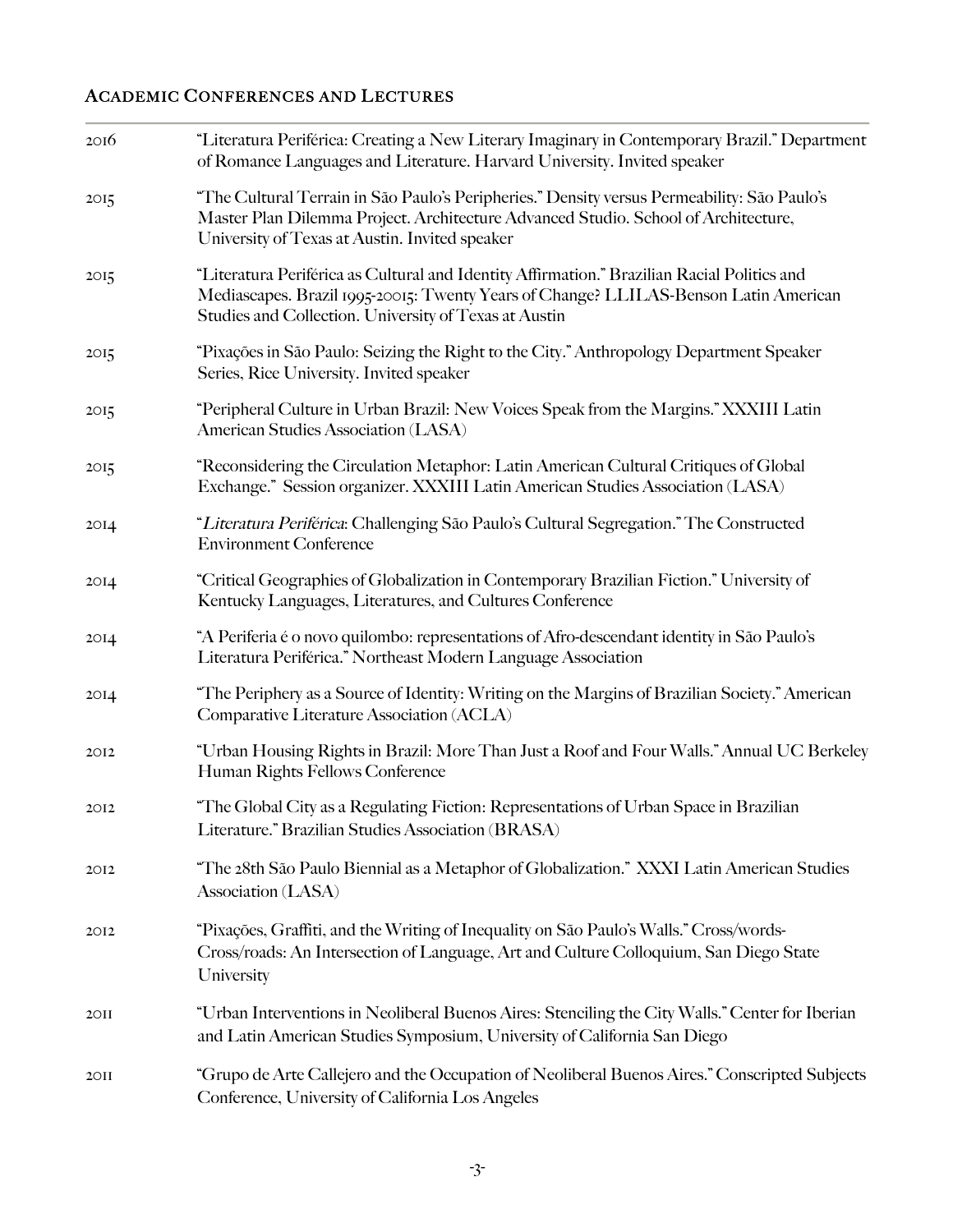### COURSES TAUGHT

| 20I6             | PORT 331: Brasil Atual                                            |
|------------------|-------------------------------------------------------------------|
| 2O <sub>15</sub> | HIST/LASR 251: Brazil: Continuities and Changes                   |
|                  | PORT 303: Brasil: Literatura e Cultura                            |
|                  | PORT 302: Brasil: Cultura e Realidades Sociais                    |
|                  | SPAN 374: Brazilian Music and Culture                             |
| 2OI <sub>4</sub> | SPAN 346: Brazilian Short Fiction                                 |
|                  | PORT 302: Brasil: Cultura e Realidades Sociais                    |
|                  | SPAN 374: Brazilian Music and Culture                             |
| 2O <sub>I</sub>  | PORT 500: Cultura e Sociedade: O Pensamento Social Brasileiro     |
|                  | SPAN 346: Survey of 20 <sup>th</sup> Century Brazilian Literature |

### ACADEMIC SERVICE

### ASSISTANT PROFESSOR OF BRAZILIAN LITERATURE AND CULTURE, RICE UNIVERSITY

### Service to the Department

| 2016         | Department of Spanish, Portuguese, and Latin American Studies' website content developer                                          |
|--------------|-----------------------------------------------------------------------------------------------------------------------------------|
| 2013-present | Sole full-time faculty of the Portuguese section responsible for program building responsibilities:                               |
|              | Assessment of needs and opportunities, curricular design, curricular implementation, curricular<br>assessment, and program review |
| 2013-present | Faculty Affiliate with the History Department's Dual Degree with UNICAMP/SP, Brazil                                               |
| 2013-present | Faculty liaison with the Center for Languages and Intercultural Communication                                                     |

### Service to the School of Humanities

| 2O <sub>15</sub> | Portuguese Language Instructor Search Committee Member                                                                                                                 |
|------------------|------------------------------------------------------------------------------------------------------------------------------------------------------------------------|
| 2OI <sub>4</sub> | Coordinator of the 2014-2015 Global Hispanism Workshop and Lecture Series. Theme-<br>Brazilian Cultural Theory: Reconsidering the Center-Periphery Paradigm            |
| 2OI <sub>4</sub> | Faculty representative with the Abdias do Nascimento Diversity Inclusion Program/US-Brazil<br>Academic Partnership                                                     |
| 2OI <sub>4</sub> | Project author and co-coordinator of collaborative project with USP/Brazil "Cultural Theories"<br>and Cultural Practices: Art in the Public Realm." To be implemented. |
| 2013-present     | Faculty liaison with the Brazil@Rice Office                                                                                                                            |

#### Outreach

2013- present Faculty liaison with the Consulate General of Brazil in Houston

### TEACHING ASSISTANT, UNIVERSITY OF CALIFORNIA SAN DIEGO

| 2010-2012 | Project author and Program Coordinator. UC San Diego Brazil Initiative.                    |
|-----------|--------------------------------------------------------------------------------------------|
| 2010-2012 | Visiting Scholars Liaison. UC San Diego Brazil Initiative                                  |
| 2010-2012 | Coordinator. Talks, Lectures and other Cultural events promoting Brazilian Studies. UC San |
|           | Diego Brazil Initiative                                                                    |
| 2008      | Graduate Student Committee. Comparative Literature Representative                          |